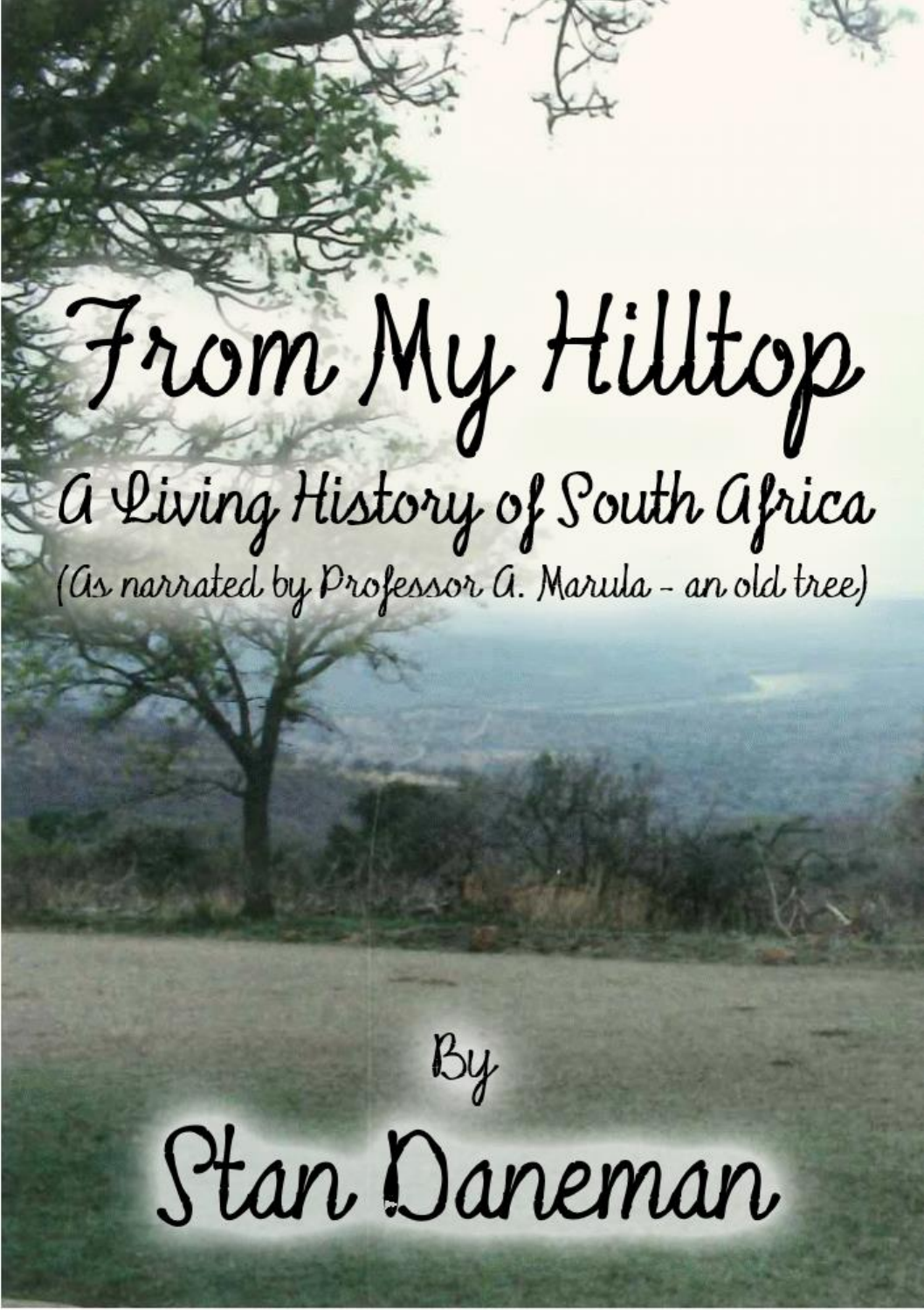#### **REPRINT**

## **Published by and available from**

[theendlessbookcase.com](http://www.theendlessbookcase.com/)

#### **Kindle version available from Amazon**

**e-Edition** Available in multiple e-book formats

#### **The Endless Bookcase**

71 Castle Road St Albans Hertfordshire England, UK AL1 5DQ

#### **Copyright © 2015 Stan Daneman**

All rights reserved

#### **ISBN: 978-1-908941-09-1**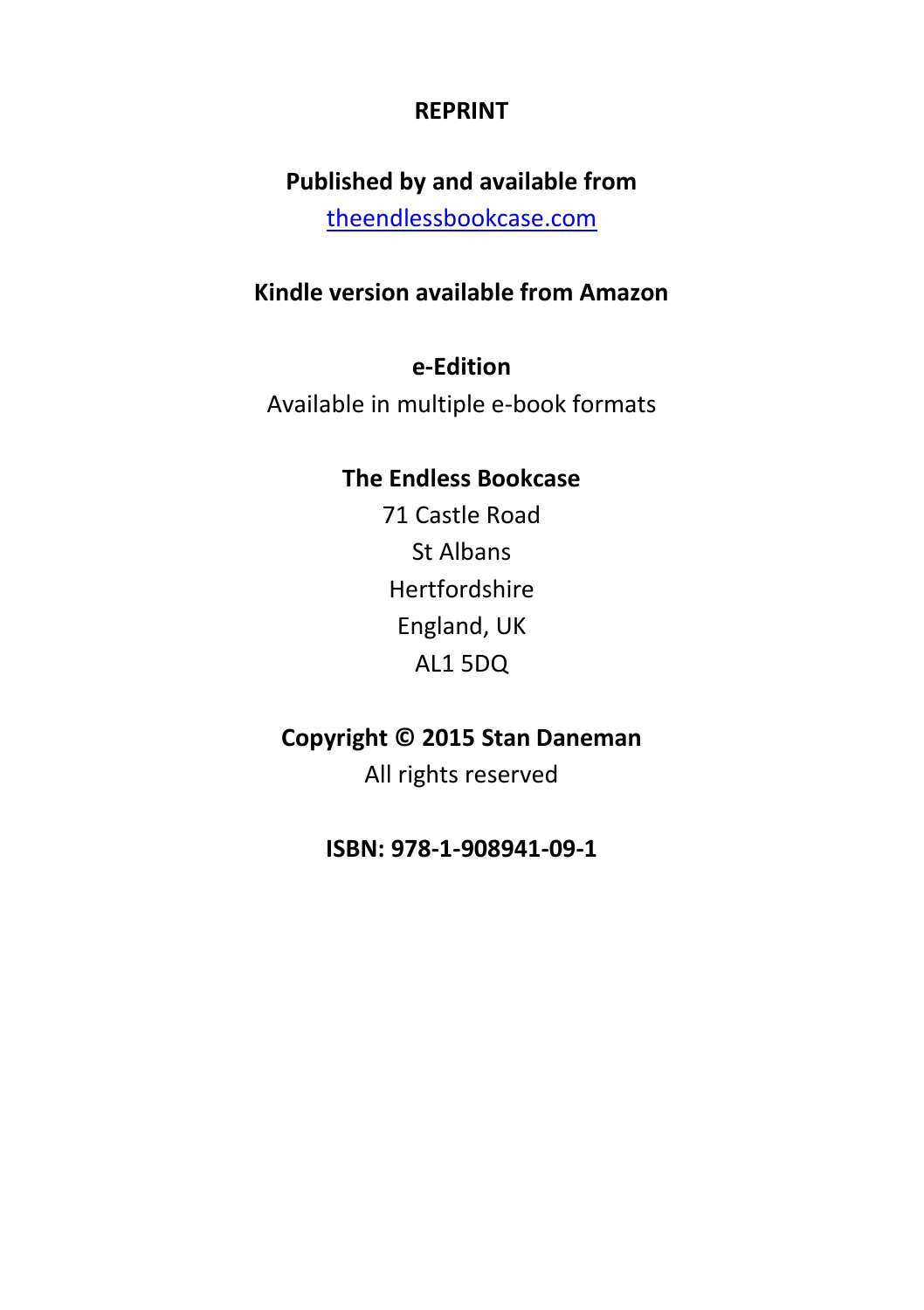*From my Hilltop - A living history of South Africa*

# **Dedication**

<span id="page-2-0"></span>Dedicated to my wife and daughters Anita, Taryn and Lauren With all my love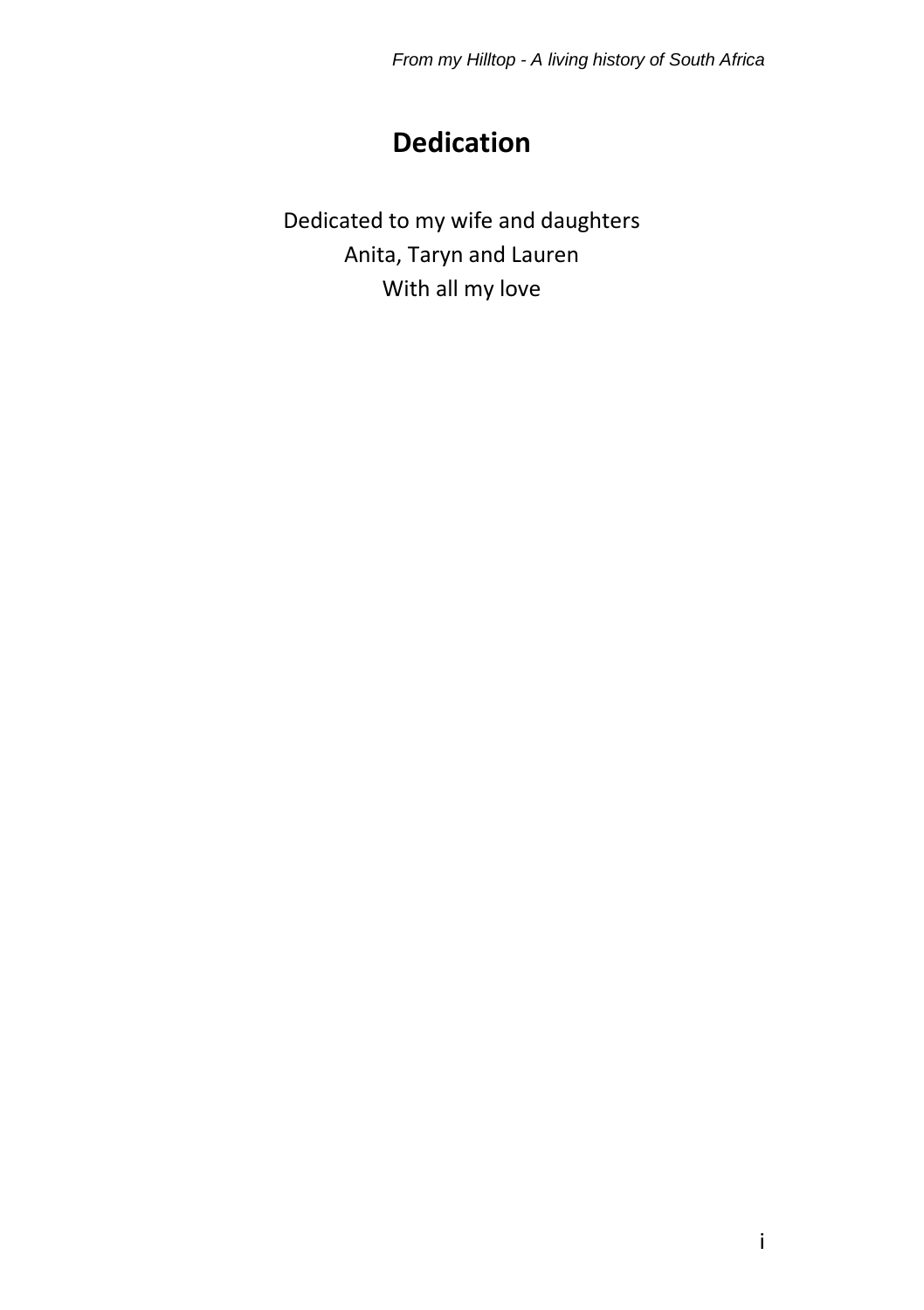<span id="page-3-0"></span>*From my hilltop - A living history of South Africa*

#### **What the reviews said**

"*Simply outstanding. A great read!*" John H , Sydney, Australia

"*I learned more about South Africa by reading your book than ever before. An excellent historical reading experience.*" George C , Toronto, Canada

"*Looking forward to reading your book when it comes out (having had a "sneak preview" already, I know that it will be good)*"

Tannis S, Manitoba , Canada.

"*A compassionate read. The Professor is indeed an Elder Statesman in the country*" Margaret H, Gauteng, South Africa.

"*As someone whose connections with South Africa - up to now at least – have been vicarious, via sport (mostly cricket and rugby), Stan Daneman's e-book on the history of Southern Africa is eye-opening.*

*Told via the appealing metaphor of a personified marula tree ('someone with long established roots in South Africa'), the work concentrates on the history of southern Africa from the coming of the Europeans – or, in the language of the first European (Dutch) settlers, 'Uitlanders'. It was they who, after many millennia, set in motion the events that brought radical and rapid change to the land.*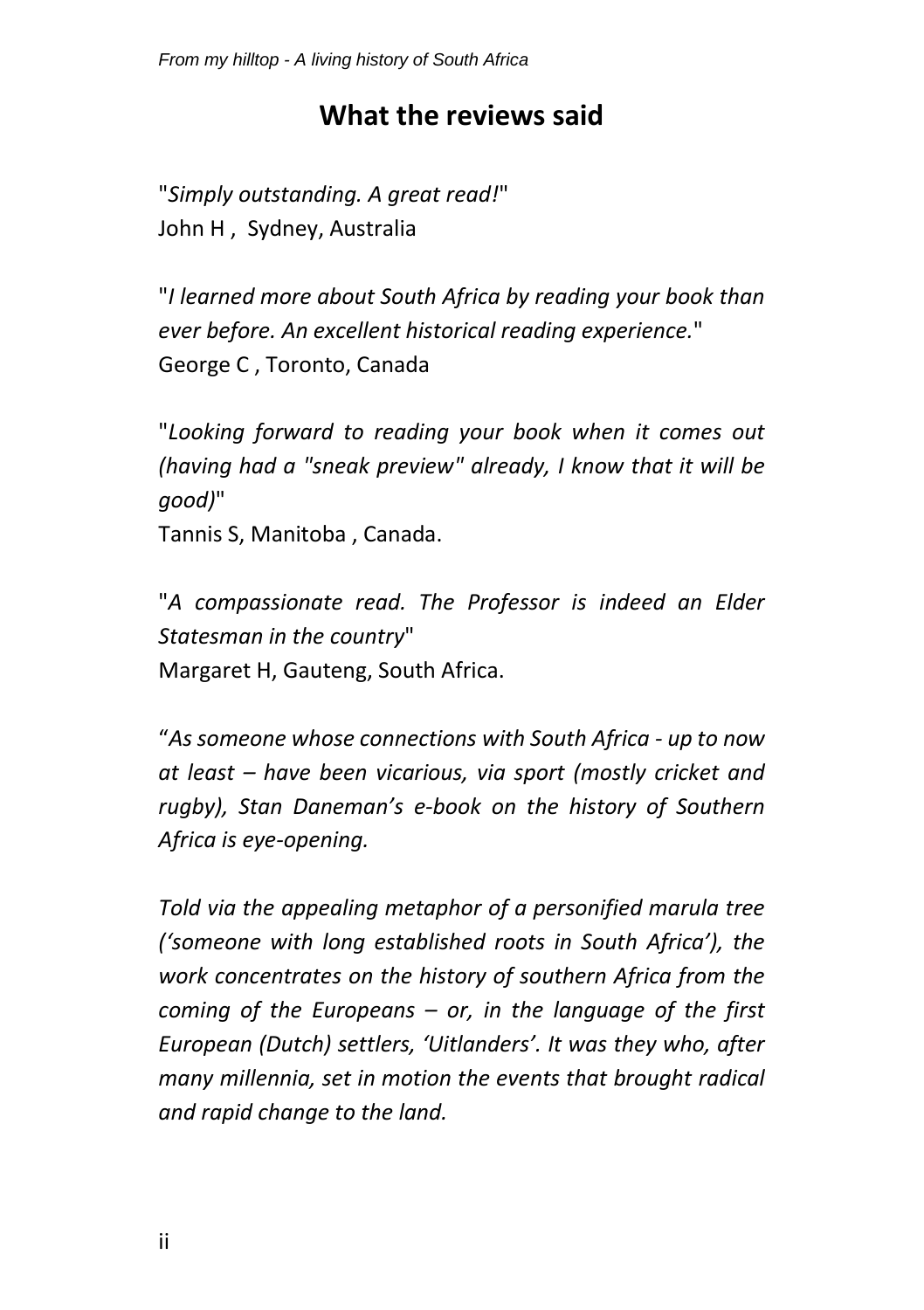*This history is told – as befits a personified tree - from a romantic rather than a clinical, academic point of view. Using the skills of a poet, Stan Daneman informs and illumines via the engaging the reader's imagination.* 

*Serious students of history may find this narrative style insufficiently academically rigorous but those like me, whose knowledge of South African history is, at best, sketchy, should find this an excellent introduction not just to facts but to feelings. In this e-book, Stan Daneman gets behind the undisputed incidents to explore the culture that made, and was made by, them*."

Bob Little, writer, author and broadcaster.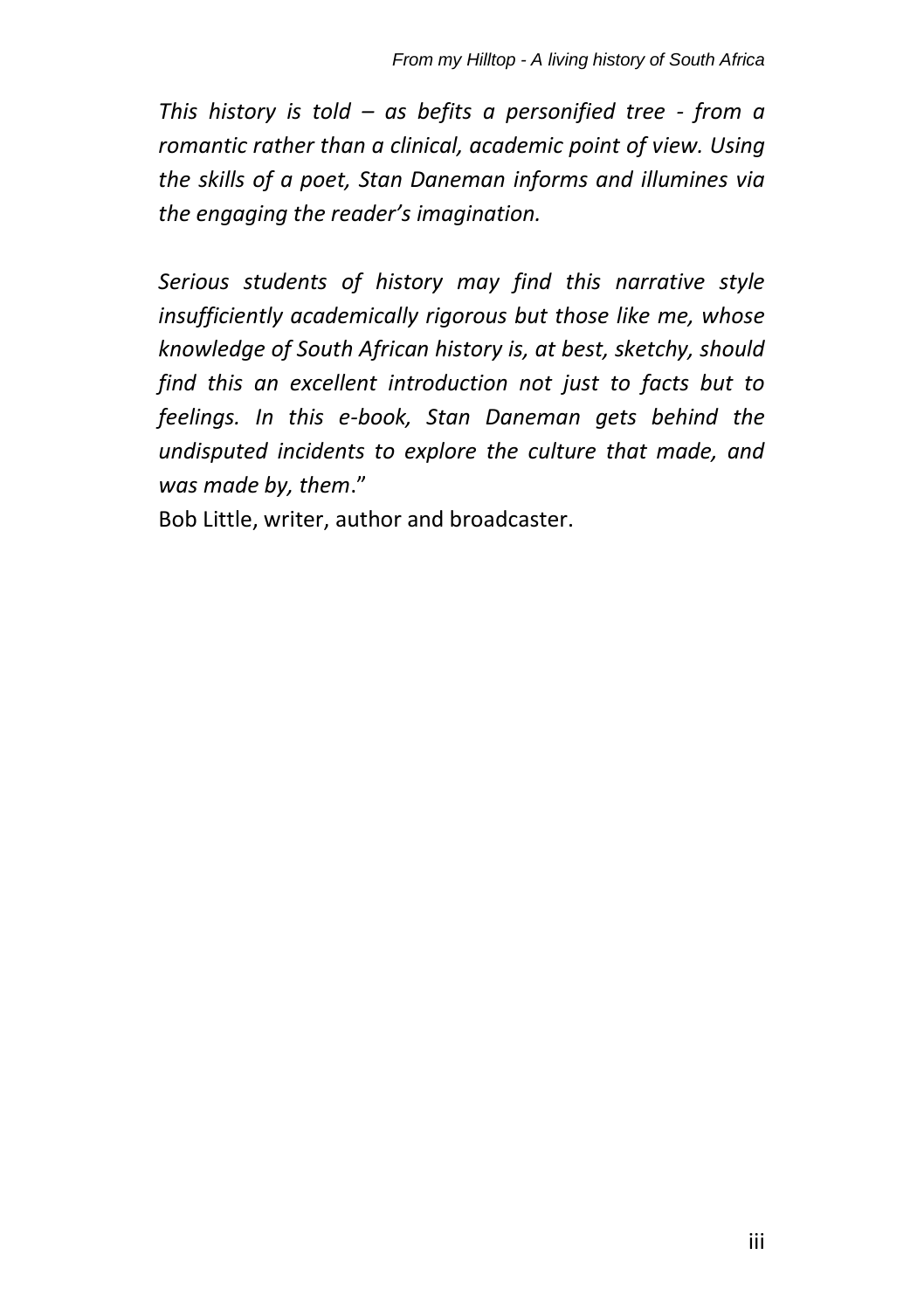# **Professor Marula's story**

<span id="page-5-0"></span>From my hilltop I have looked down on the living history of South Africa. From my early days understanding the Rules of the Southern African plains I realized just how much I loved the country and its peoples. We lived in a magnificent world – each species knowing their role in the circle of life in Africa. As I aged and became a professor I enjoyed meeting the leaders of the species and discussing the changes that were taking place in South Africa.

I prepared lessons on the changing landscape in South Africa and I am privileged to share these with you in the book. I do so love the country and even if I say so myself I am a student of nature, of politics and of human development.

Over the years I have stored vast amounts of documents in my trucks – interviews with political figures and tribal leaders. In my latter years I enjoyed meeting with both black and white leaders in South Africa. Sharing our thoughts on the developments in the country made me feel as if I was given the status of an Elder Statesman. My story covers what I have seen from my hilltop over a span of approximately 500 years – a very long time. The development and sustainability of the country rests with the youth and the leaders of tomorrow. My story gives hope that the "tomorrow" will include a place for everyone in a dynamic, honest, healthy and vibrant country.

I do hope that you enjoy my story. Please feel free to contact me at my email address.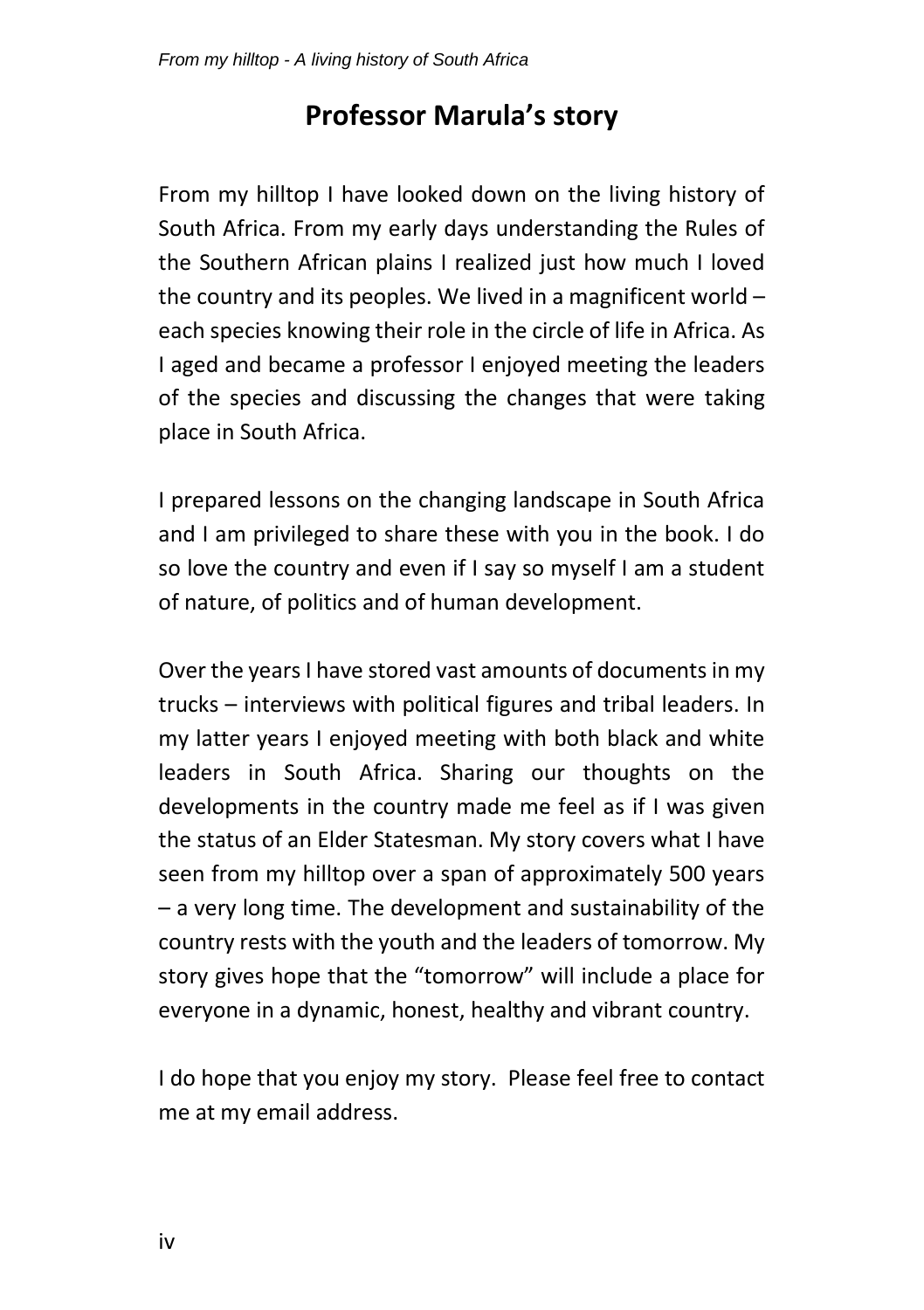Kind Regards, Professor A. Marula, (Sclerocarya Birrea) [profmarula@hotmail.com](mailto:profmarula@hotmail.com) 

My story is published as an ebook as we did not want to use trees in the production process – that would be like using members of my family as paper!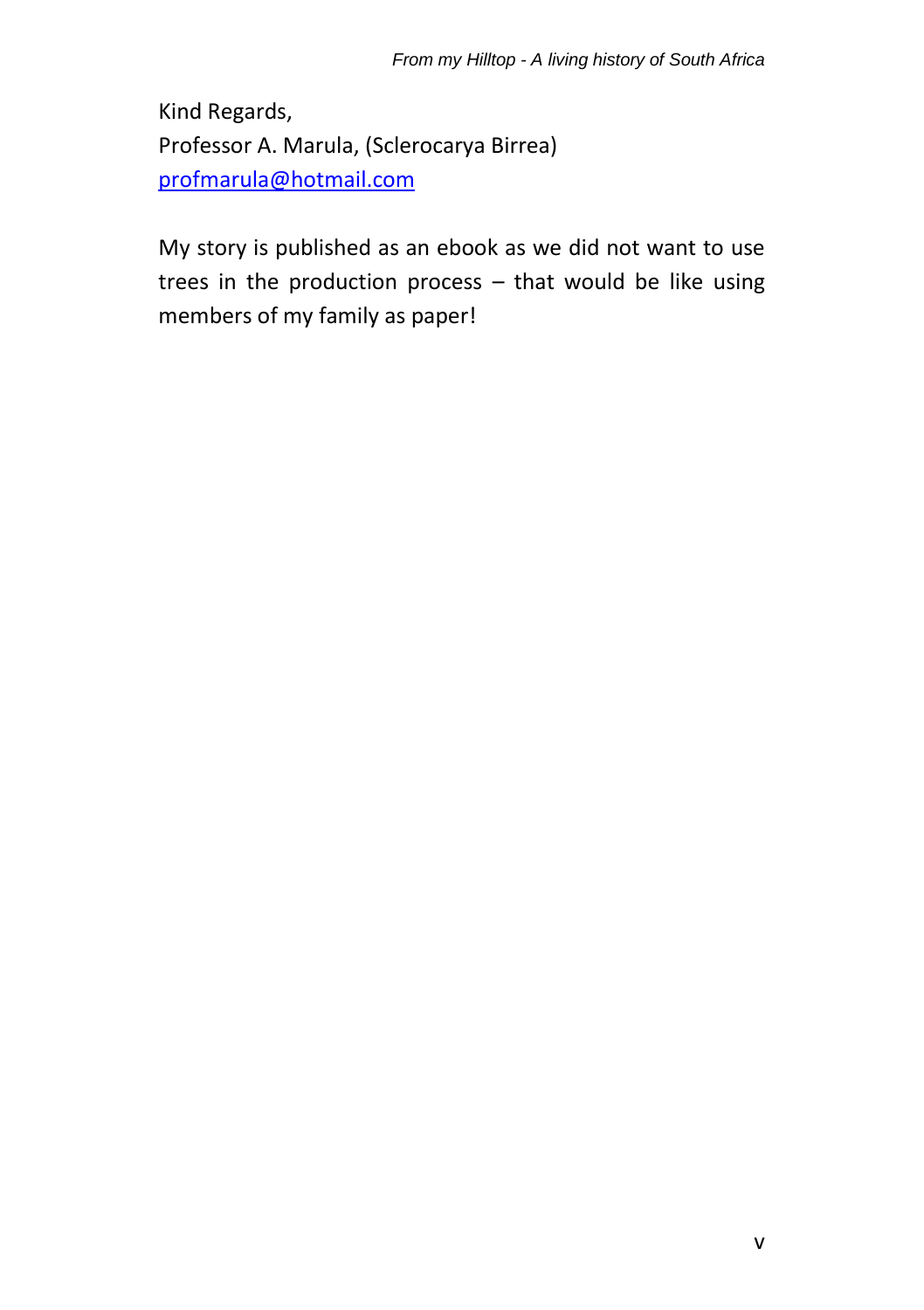### **About the author**

<span id="page-7-0"></span>

Stan Daneman was born in South Africa in 1952. He was educated at Springs Boys' High School, in Gauteng. He is a graduate of the University of South Africa, obtaining B.Com (Accounting) and post graduate Hon.B.Com (Business Economics) degrees. He also holds a Diploma in Organization and Methods.

He career as a Management Consultant was in industry and with professional firms. His main area of interest was Business and Information Systems planning. He held Director of Education and Certification Programs positions with global software organizations. He developed a keen interest in measuring the impact of learning on business performance,

He is a Past President of the Institute of Management Consultants of South Africa and was awarded Fellowship of that body.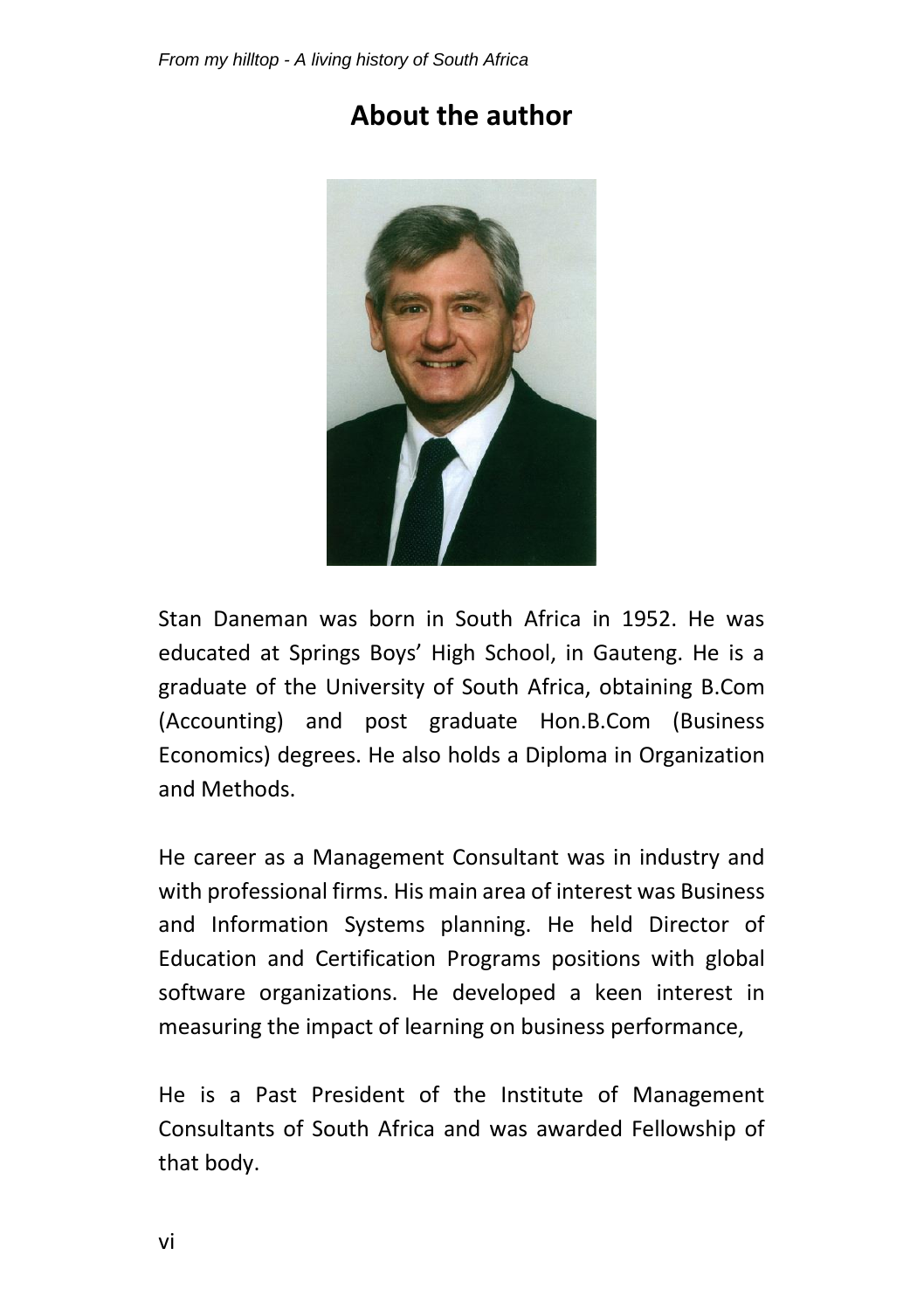In 2009 he published a book "Positioning and measuring learning in an organization".

Mr. Daneman has also published three books of poetry. He takes great delight in reading his poems at various functions.

He was Manager of the South African National Volleyball team on two occasions. (1979 and 1982).

Mr. Daneman has a great compassion for South Africa, its culture and its peoples.

In his own words, "*I had a long-time yearning to write something about South Africa. Why I finally decided to take on the persona of a marula tree for my story of South African history is maybe even a mystery to me. Once I commenced my research I found that I had embarked on a wonderful journey. The objective of the book is not to be a detailed year-by-year account of the historical events in the country but rather to present a view of the changes in the country over time – a view from Professor Marula's hilltop and the hope for the realization of a sustainable future*".

Stan Daneman lives in Richmond Hill, Ontario, Canada, with his wife. He has two adult daughters.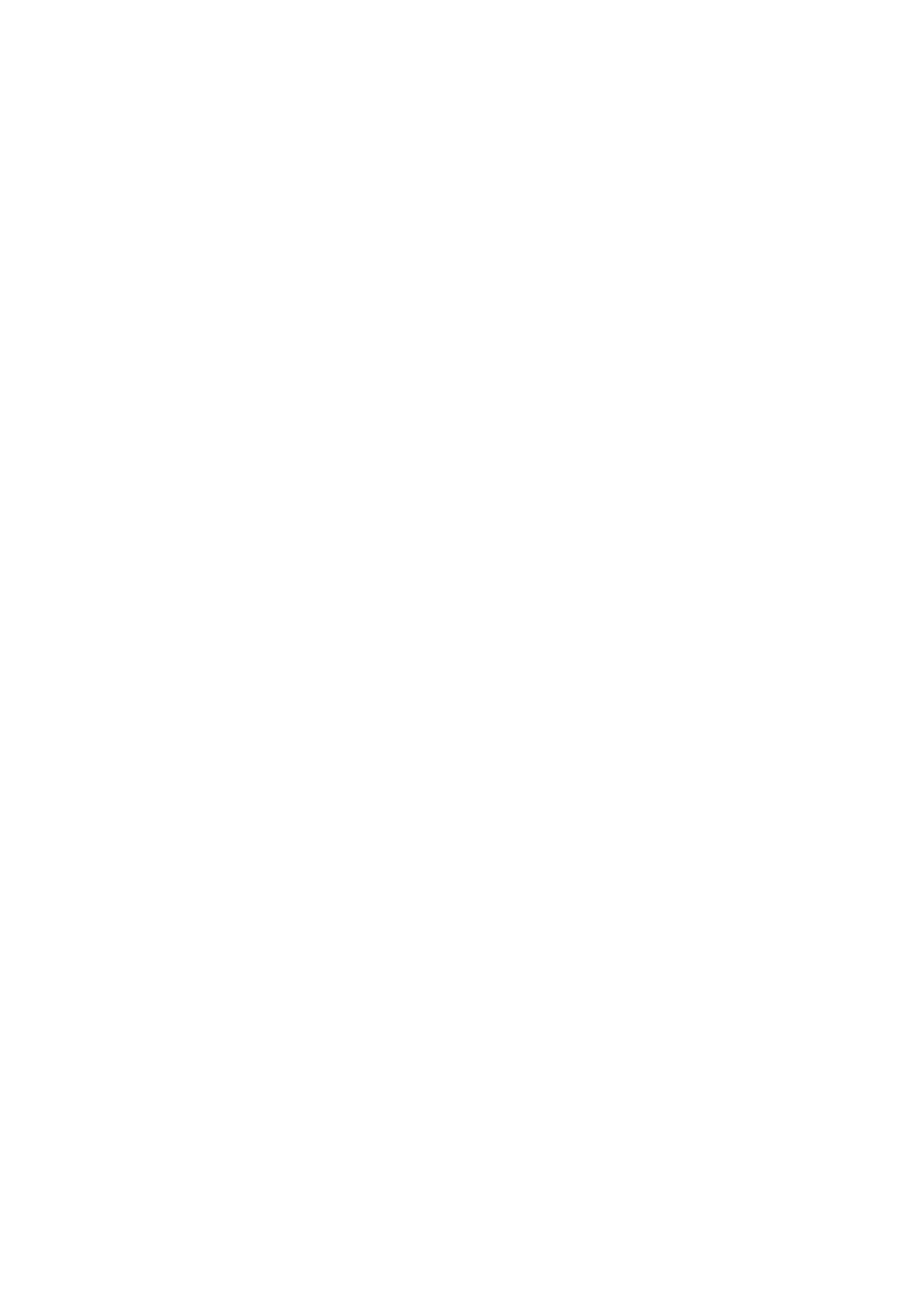# **Contents**

<span id="page-10-0"></span>

| Found in Professor Marula's truck of archives31            |  |
|------------------------------------------------------------|--|
|                                                            |  |
|                                                            |  |
| Extract of personal notes found in Prof. Marula's trucks41 |  |
|                                                            |  |
|                                                            |  |
|                                                            |  |
|                                                            |  |
|                                                            |  |
|                                                            |  |
|                                                            |  |
|                                                            |  |
|                                                            |  |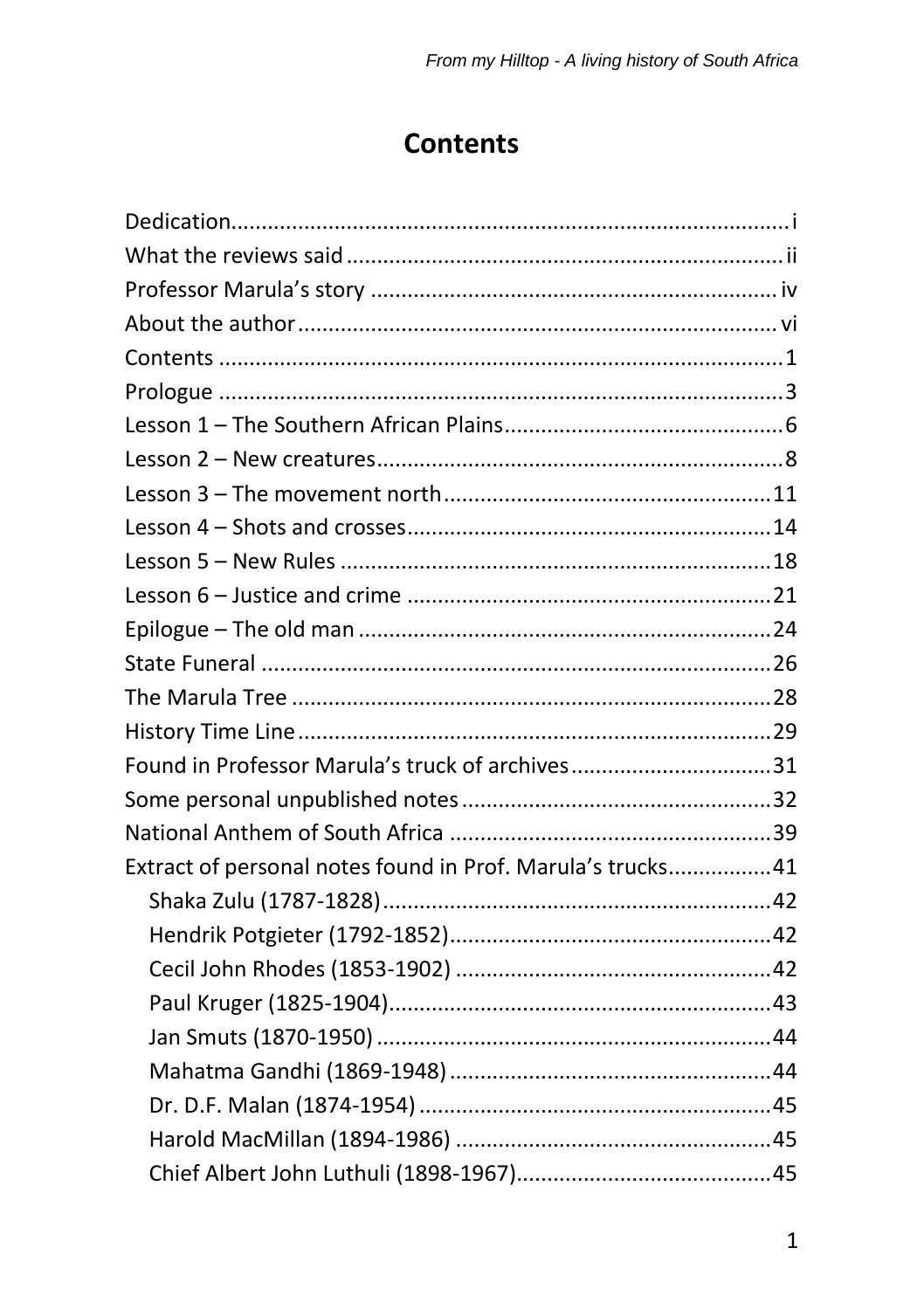| Nelson Mandela - extracts from his speech at the Rivonia trial |  |
|----------------------------------------------------------------|--|
|                                                                |  |
|                                                                |  |
|                                                                |  |
|                                                                |  |
| Oliver Tambo - Response to "Rubicon Speech" August 1985  53    |  |
|                                                                |  |
| Nelson Mandela - Inauguration Speech 10 May 1994 56            |  |
|                                                                |  |
| Thabo Mbeki - (President of South Africa 1999-2008) (1942-) 60 |  |
|                                                                |  |
|                                                                |  |
| List of South African Heads of State (from Union in 1910) 66   |  |
| List of Top Ten South Africans (SABC3 SURVEY)68                |  |
|                                                                |  |
| Other gatherings - the youth of South Africa 70                |  |
|                                                                |  |
|                                                                |  |
|                                                                |  |
|                                                                |  |